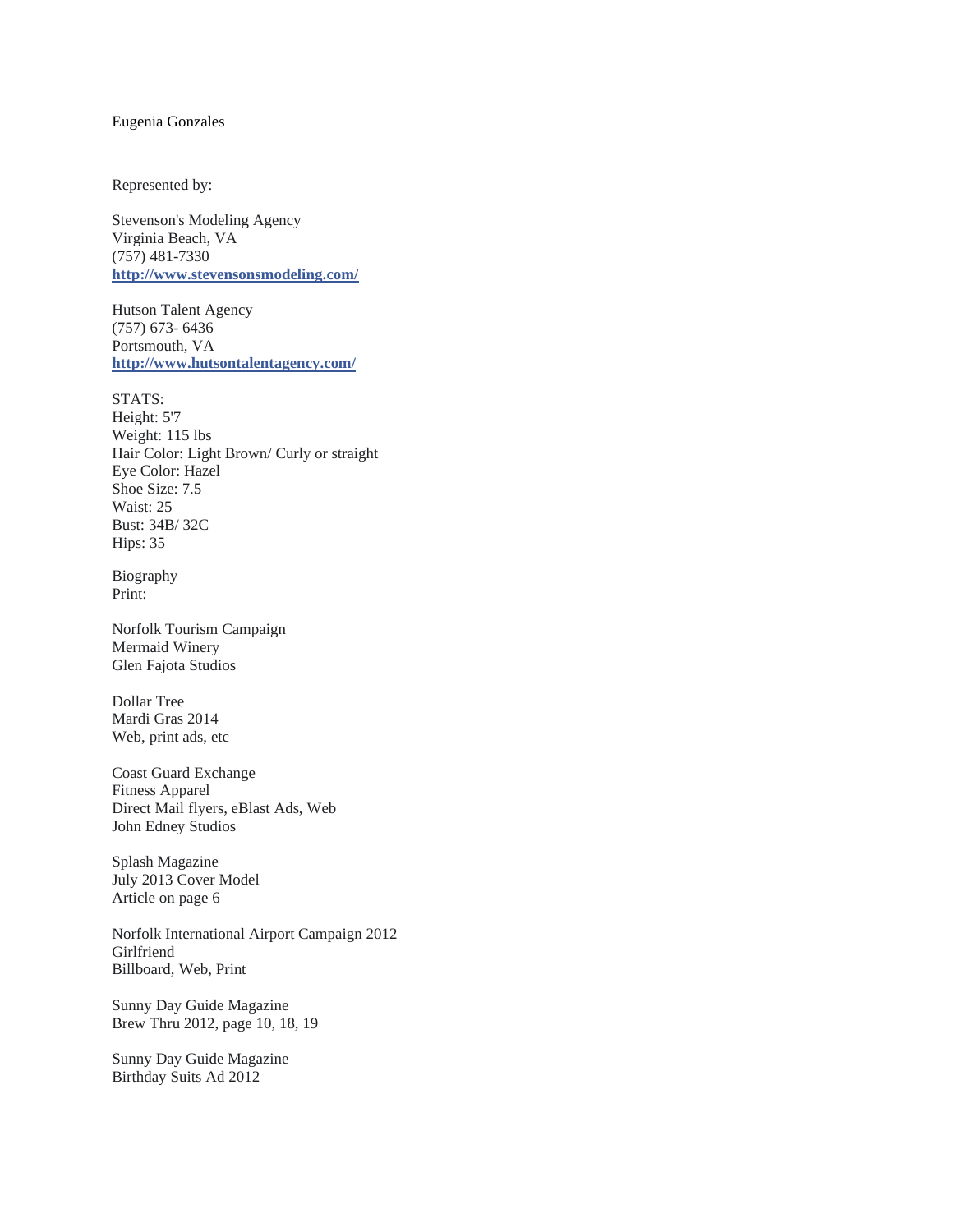Film/Television:

Ithaca (Movie) -Bethel Girl Yes To All Things Director: Meg Ryan

Monsters and Mysteries In America -Hasmat -1800's Spanish Villager M2 Pictures

Lockheed Martin Industrial Employee Resound Incorporated Director: Tony Dolan

House of Cards (Kevin Spacey, Robin Wright Penn) Netflix 2 episodes -NEA Staffer (Featured) -White House Attendant

Happily Never After Pilot: The Bride Wore Red Tina's Sister (Principal) Investigative Discovery M2 Pictures **[https://www.youtube.com/watch?v=P9ctmWePU8k&list=PL2289C23491F7C7B5&index=9](https://l.facebook.com/l.php?u=https%3A%2F%2Fwww.youtube.com%2Fwatch%3Fv%3DP9ctmWePU8k%26list%3DPL2289C23491F7C7B5%26index%3D9%26fbclid%3DIwAR0z78dz1Wi-nf8FBunGjEkfi6HjHRW6hmNh2qPl0nURNdrS4rXDe3US8NA&h=AT3zASfCG3Fw8AHO3Gq8j5LSsjilcjA0RqukjUBBna2DrqyjcEPBM8yVFVT9nW-eDCbktmDEOtmhULngn0EWDCGK-QULWlw3c4M_mCDSgXrUwVicb3361VpF5b1PmQ7byefzcEov)**

Better Living Through Chemistry (movie with Olivia Wilde, Sam Rockwell, Michelle Monoghan, Ray Liotta, Judi Dench) Bike Race Spectator Occupant Films

FBI: Criminal Pursuits Trap, Kill, Repeat Dzenta Pesanbegovic (Lead) Investigative Discovery M2 Pictures **[https://www.youtube.com/watch?v=ZesCrBXB73M&list=PL2289C23491F7C7B5&index=8](https://l.facebook.com/l.php?u=https%3A%2F%2Fwww.youtube.com%2Fwatch%3Fv%3DZesCrBXB73M%26list%3DPL2289C23491F7C7B5%26index%3D8%26fbclid%3DIwAR1JdtDUf_5Mwm7VkgykaifkUSNz2WIMI1OOLW7svS-pYYKa7_7ZfyEju70&h=AT0s3bi0SytixVBGEPZb1XUqHdmHgMiNuWQAta-rLIcs6JQzLlnYHpmCzZRzy35hnf4lV5RCFJMgAU71T5IBPn_w81NK01UN1nOKCEPZClImRuIThbJd6gEi93GaGUhlGWks3lVw)**

Commercials:

Kia and BMW Commercial Customer (featured) Free Range Productions

Agio Furniture Wife (featured) O'Brien et al

Grand Furniture Commercial Customer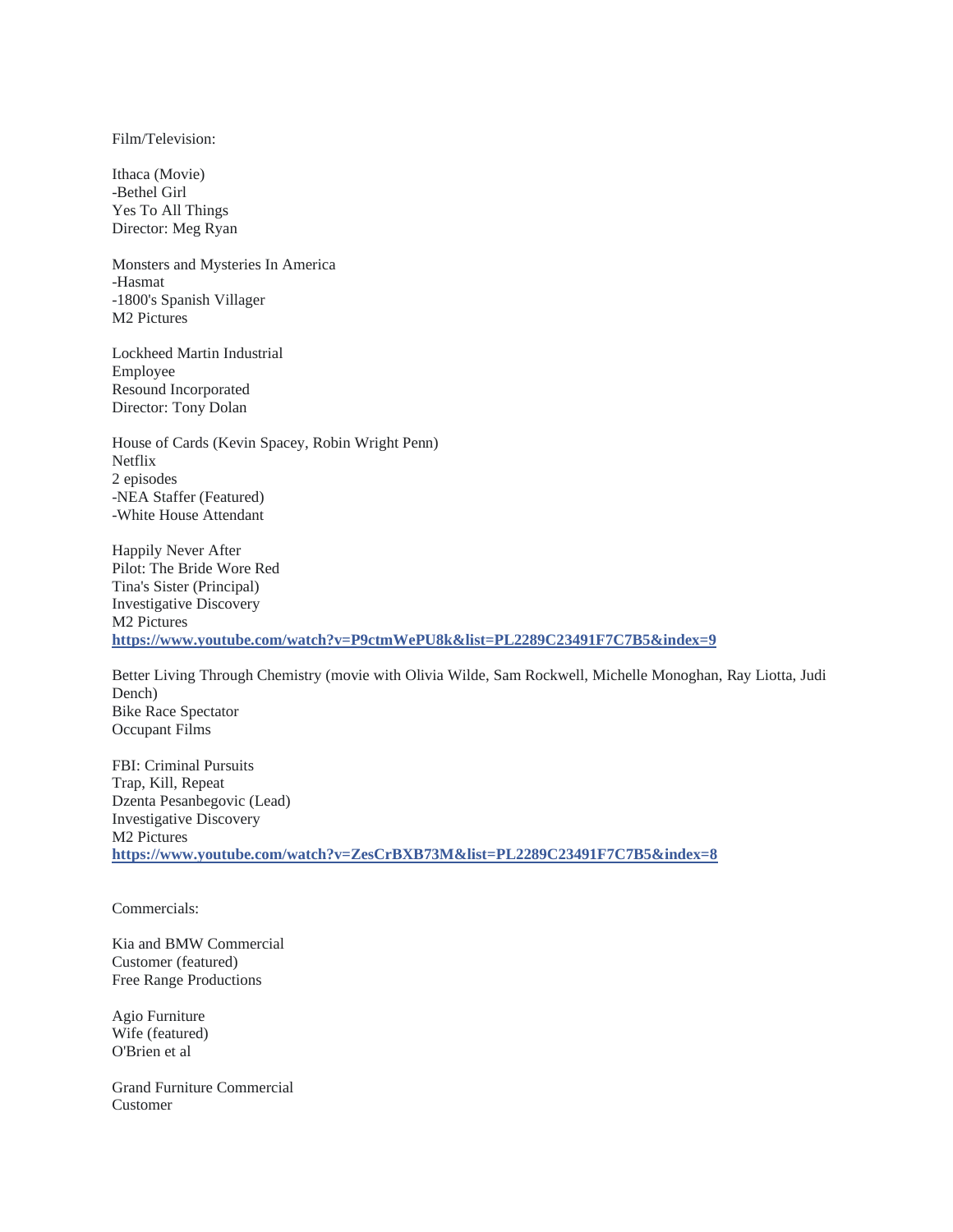BES Studios

MASN Washington Nationals Female Runner (Featured) Shooters INC **[http://youtu.be/yNvyL7ejKuk](https://l.facebook.com/l.php?u=https%3A%2F%2Fyoutu.be%2FyNvyL7ejKuk%3Ffbclid%3DIwAR3NvkDtRIHje0OH3UWZUiniNvRtoWLjQkUQLbggd8xVMwcX-NoPcrcNAfU&h=AT2AnNB-J4UkmeMkEmQV3BwX6o1Yfypg_G11GAmQAb3wZbDUQnIogN_GpjALc6MZkUEUE7r56eX1Lfqv3KDB919mpByCigGJaJmoENtN7fla1xAzBmvK8icVAtK3RyeIA1_vTDkY)**

Ntelos 2 commercials Ntelos Employee **[http://youtu.be/XJyzuyDUjUE](https://youtu.be/XJyzuyDUjUE?fbclid=IwAR0zluZ0-S-kN8MHhaYa5oJ2CLco2oUGAH_9T805LlEiVKYEscK7Te4HnEU) [http://youtu.be/aoBcB4pl\\_Bc](https://l.facebook.com/l.php?u=https%3A%2F%2Fyoutu.be%2FaoBcB4pl_Bc%3Ffbclid%3DIwAR2RoL1yZ9wB6bUia5ObElVgYEuBjka9kvmvSJTWz4DtB3SIgTxUOT9Vl0o&h=AT1sxQDhY2csjCys8pqS3jV9dUo4PBCtK4eXmVRAJDJx-Opc47O7XeTK1VGPtyDeruTV057nLOoSVxERhOLgodtMsAC6c1Sp-R3i1U08UEGLVcd8olAflGeosWNgyn9exRDougUX)**

Walmart Gas Card Mr. Rollback Commercial Walmart Shopper

Theatre:

Picnic Irma Kronkite Oak Grove Theatre Verona, VA **[http://youtu.be/K8-OEyRgWDE](https://l.facebook.com/l.php?u=https%3A%2F%2Fyoutu.be%2FK8-OEyRgWDE%3Ffbclid%3DIwAR0k5LGnHQ4r4CEkMF3gUL1KwELs_ZH2JP0ssWyGsAbCnHDLxCUyA8KrQ64&h=AT3a26FTD6gY4_PKV29VdoTvvWffkVZhXVyYcJs0HrnTncWgQBXy_fkFfwNFY2zahSAjpGOSdOEdmhn3fXgjbKCK4MV3XGBMuiFc1W032NUElApuOXTpIqPWS1tfxE0XDfmoABDa)**

The Bad Seed Mrs. Daigle Green Run HS Virginia Beach, VA

Training/ Courses:

Acting Seminar Mark Joy Modelogic Wilhelmina

James Madison University Beginning, Intermediate, and Advanced Acting Wolf Sherril Roger Hall

Be Your Best Seminar Darlene Stevenson

-I've done a couple of photoshoots with amazing photographers such as Ira Morris, Todd Wright, John Schultz, Tim Younkin, Jasper Johal, Joe Gunawan, Jyoti Sackett, David Lee, Estate Serenity Imagery, Marcus Hyde, Miguel Betancourt, Rob Twine, Kate Moore, Torrance Saunders, Jonathan Clark, Will King, Michael Woodward, Ron Dressel, Cherie Tao, Christopher Sampson, Jeff Edney, Ross Costanza, Chris Jackson, John Herzog, Len Rothman, etc.

And had the privelage to work with MUA's like Kristine Marie French, Megan Holmes, Samantha, Kelley Farlow, Theresa Little, Tara Robertson, Faces by Joy, Carly Vega, Wanda Payne, etc.